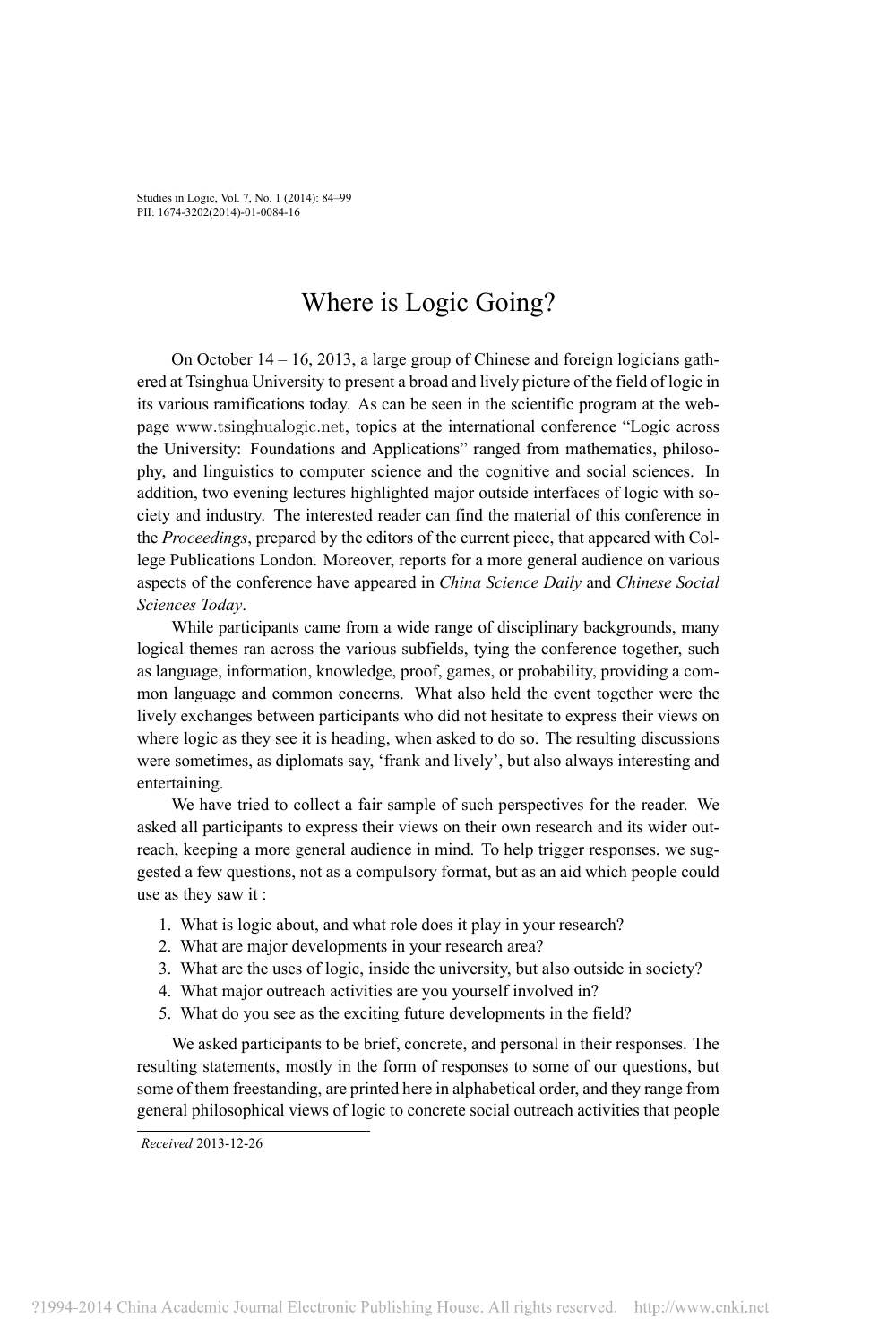are engaged in. Many authors also dare to cross from the descriptive to the normative, and suggest where they think the discipline of logic should be heading in the future.

We have edited these texts only very lightly for length and intelligibility, while taking care to preserve the difference in communication atmosphere between the academic disciplines and the world cultures represented here. That is the best guarantee of giving the readers of *Studies in Logic* a fair view of what working logicians and congenial colleagues from other fields from all around the world have to say about logic today, and the wide range of opinions and trends one may encounter in this setting. To us, the resulting music, including both harmonies and dissonants, is what real logic conferences are about.

## **Samson Abramsky, Department of Computer Science, Oxford University**

## (1) *What is logic about and what role does it play in your research?*

'Logic' can be interpreted in many different ways. It mostly has not been established as a subject in its own right, but as an auxiliary to other disciplines: philosophy, mathematics, nowadays computer science. For me, it represents the study of the formal structure of the most general and basic concepts, as they appear throughout the sciences. Thus its nature is essentially mathematical, since it must be rigorous; at the same time, it has a very wide range of applications. In fact, it arises in any developed field of thought. This kind of applied logic is central to my own research.

In my current work, I am studying quantum information and foundations using tools, essentially logical tools, which have been developed within Computer Science. The logical analysis of deep features of quantum mechanics such as non-locality and contextually leads in turn to identifying abstract structures which can be found also in classical computation, and in the modelling of human cognition and language. I call this broad program 'Contextual Semantics'.

### (2) *What are the uses of logic, inside the university, but also outside in society?*

Some training in formal logic should be a basic part of training in Computer Science and related fields. More broadly, being able to analyse the logical structure of arguments is important in several different ways, in everyday life as well as in technical occupations. On the one hand, we can learn to detect fallacious reasoning. Equally importantly, we can appreciate the limitations of logical reasoning, and the incredible subtleties and nuances of natural language in the expression of our thoughts and emotions. Our fate as human beings lies somewhere in the balance between logic and feeling, and we must learn to appreciate both sides of this equation!

- (3) *What are the most exciting future developments in the field?* I will mention just a couple:
	- (i) Many particular logical systems have been studied. Understanding the struc-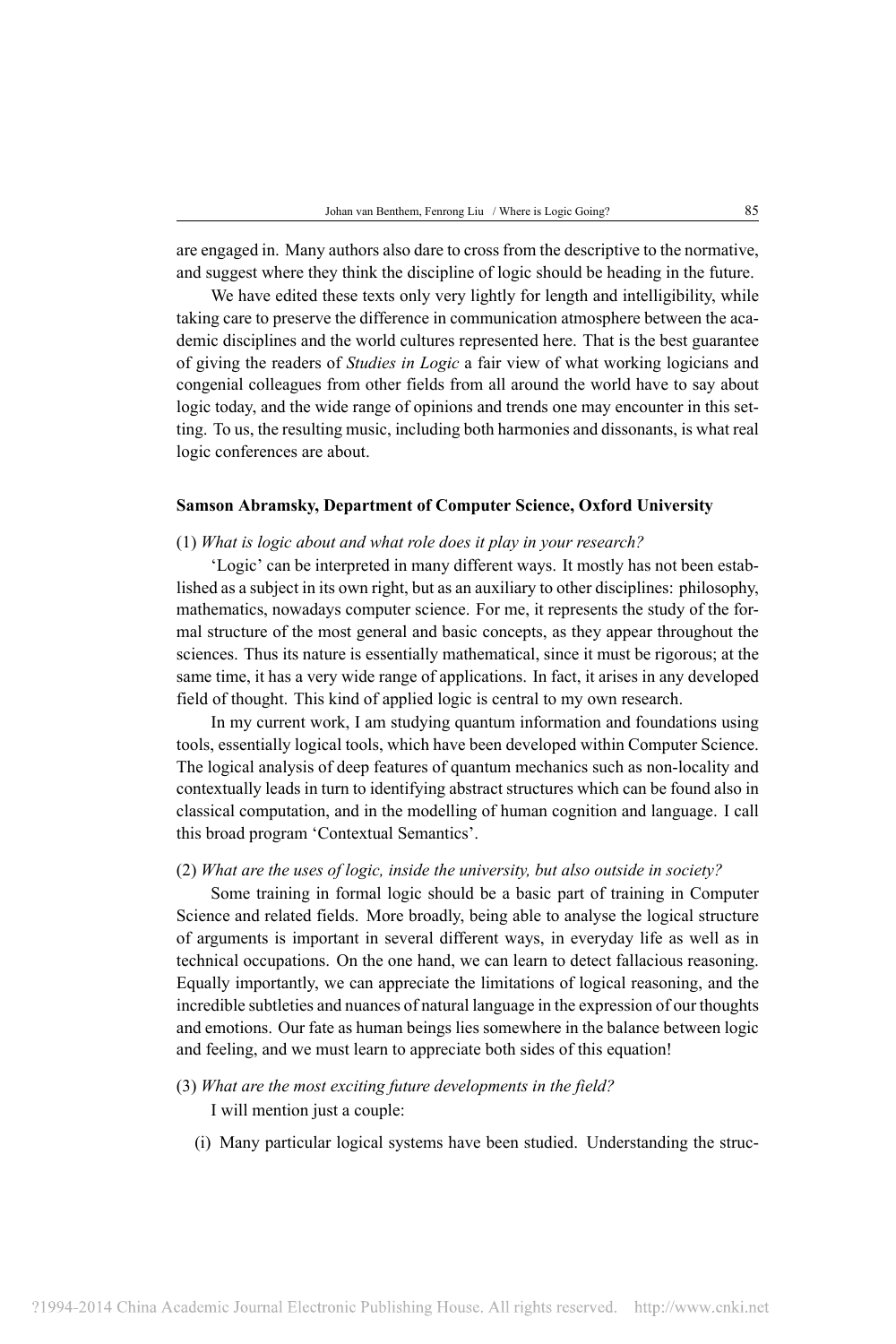ture of the 'space of logics', the 'logic of logic', will be an important future development.

(ii) Traditionally, logic has abhorred the circular argument, the infinite regress. Yet it seems that key features of our thinking and social interactions are inherently reflexive: an agent tries to understand and predict a system which contains it and which it can influence. Computer Science has developed tools for understanding such reflexivity. These need to be absorbed more centrally into logic.

## **Sergei Artemov, The Graduate Center, City University of New York**

## (1) *What is logic about and what role does it play in your research?*

The basic laws of logic were discovered in ancient Greece by observing how human beings reason, just as the laws of gravity were presumably formulated in the 16th century after observing how heavy objects move and fall down. Whereas physics describes the universe around us, logic teaches correct ways to think and come to reliable conclusions by the power of intellect, both human and computer-aided. In my research, logic is the primary tool that helps to uncover structure beneath surface complexity in philosophy and mathematics, law and business, computer science and information security, and other fields.

#### (2) *What are the uses of logic, inside the university, but also outside in society?*

Ever since Euclid's "Elements", which was intrinsically a logic-based theory, logic has maintained a prominent presence in foundational studies of the sciences, philosophy, and law. At the dawn of the computer age, logic became a ubiquitous element of technology. From high-performance computing and critical software to smart phones and car navigation—intelligent systems are everywhere.

## (3) *What do you see as the most exciting future developments in the field?*

Mathematics and the exact sciences have long utilized logic in their foundations. The social sciences have proved to be more difficult to formalize and make the subject of logical studies. During the last couple of decades, there have been promising developments in the area of logical methods in the studies of knowledge, belief, and evidence, as well as in game theory and decision making. For example, when the game is played, the state of knowledge or the beliefs of the players about the game and each other comprise the crucial input of the game analysis, and this is where logic inevitably comes into play. There is now a strong possibility of making logic a key foundational ingredient in these areas.

## **Noah Goodman, Department of Psychology, Stanford University**

#### (1) *What is logic about, and what role does it play in your research?*

Logic is the way humanity has developed to precisely specify knowledge. One of the major goals of cognitive science is to understand human knowledge and the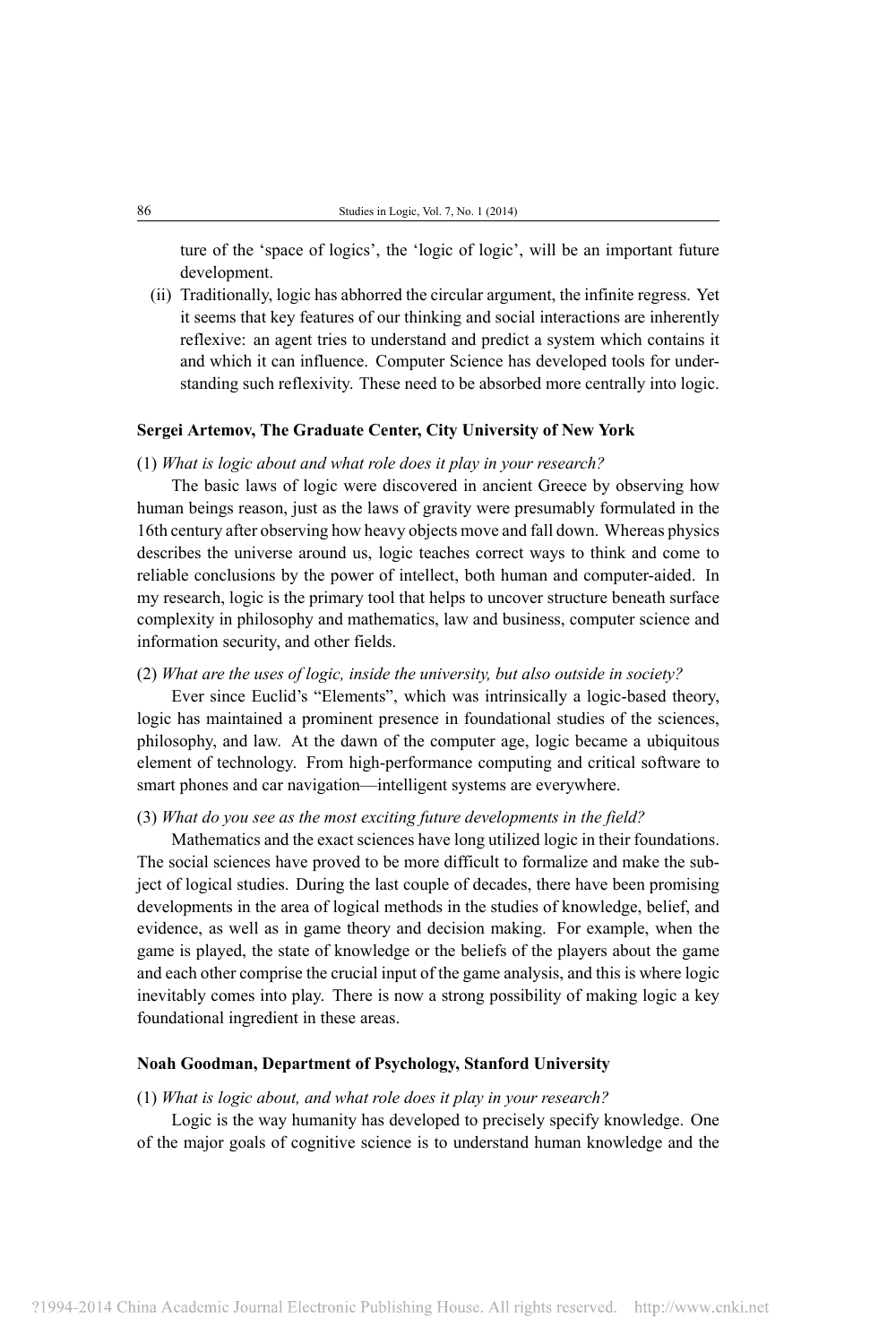role it plays in our everyday reasoning. In my research I borrow tools from logic, and from statistics, to make precise theories of human knowledge and reasoning. I then take the psychological theories and use them to design more intelligent machines.

(2) *What are the uses of logic, inside the university, but also outside in society?*

Logic is useful as set a set of tools for precise specification and reasoning. Within academia these tools help us build theories, and help us communicate across the sciences. In society logic can help us to make sure our reasoning is sound and that we understand our assumptions.

## (3) *What do you see as the most exciting future developments in the field?*

To me the most exciting developments on the horizon are the unification of logic with statistics, enabling powerful machine intelligence, and the application of these new tools to understand the human mind.

## **Davide Grossi, Department of Computer Science, Liverpool University**

# (1) *What role does logic play in your research area, and what are major developments?*

I am a researcher based at a Computer Science department within an Artificial Intelligence group. I see logic as a privileged tool for doing research on topics that very naturally span across different disciplines. One of these is decision-making: how do individuals acquire information, evaluate options and take decisions? While several aspects of decision-making have found or are now finding solid foundations from the dynamics of information in groups (Epistemic Logic), to strategic interaction (Game Theory)—one in particular still awaits conclusive analysis, namely the collective aspect of decision making: how do groups of individual take decisions? Voting is a well understood process (Social Choice Theory), but it is a 'niche' process when it comes to taking decisions in group, practiced only in special circles like committees, assemblies and parliaments. More widespread and 'fluid' processes, such as argumentation and deliberation, are far from being comprehensively modeled and understood: can we build accurate models of the processes underlying a political debate, or a scientific dispute? That is, I believe, one of the major open research challenges in the study of rationality and decision-making and where logic could play a pivotal role.

#### (2) *What broader logic outreach efforts are you involved in?*

These are exciting times for the future of logic in the UK. September 2014 will see the start of a major overhaul of the school curricula and, in particular, the introduction of a new Computing Curriculum. This will bring Computer Science and its foundations (including elementary logic!) to pupils from young ages. I am personally involved, together with other colleagues in my department, in promoting the implementation of the new curriculum. In particular, we have set up many activities to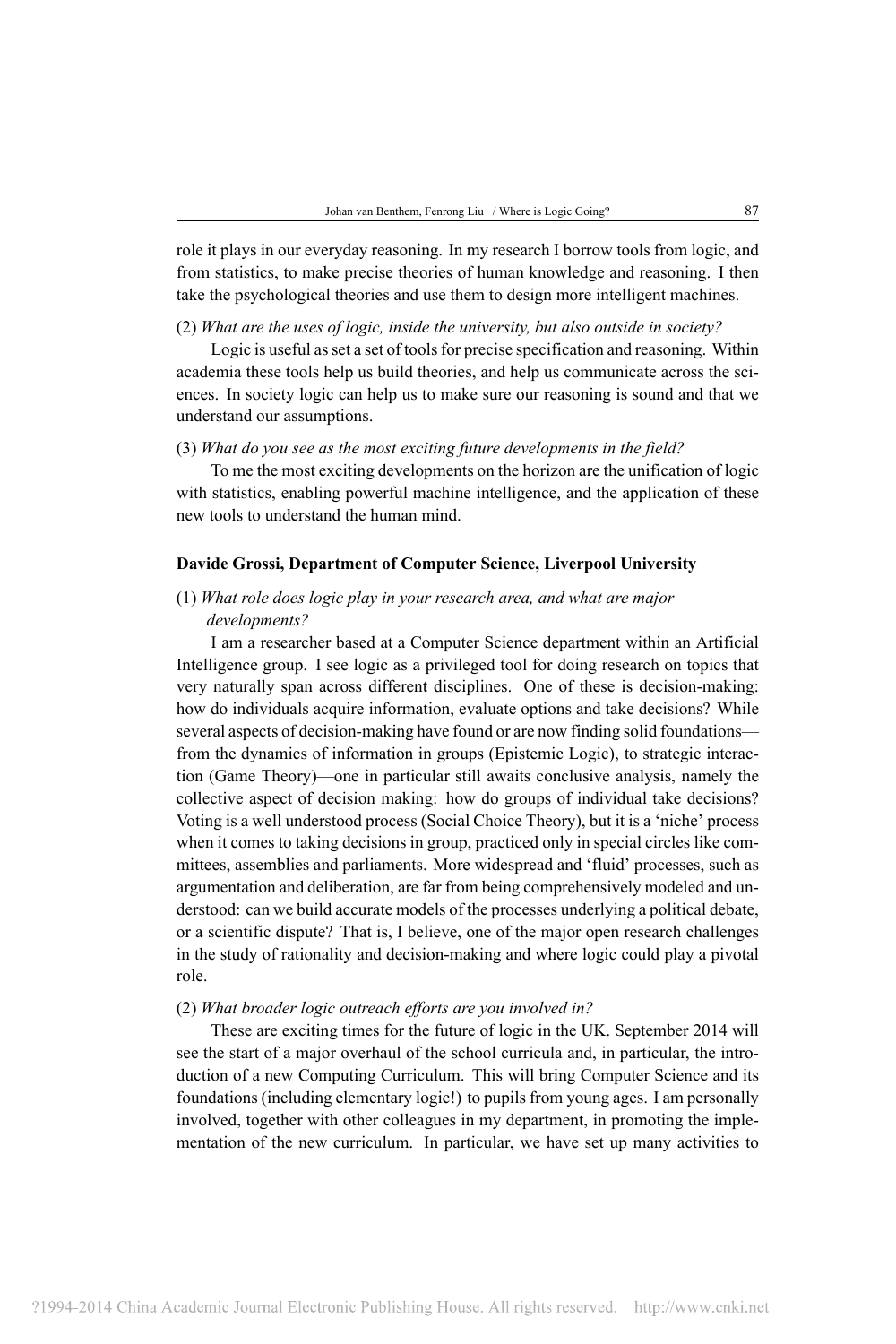support school teachers in the Liverpool area in gaining confidence with the new materials they will be asked to teach. Because of my involvement with these activities, I have been invited to participate as a panelist at a meeting of the Westminster Education Forum (a forum for policymakers in the British Parliament and government) to be held next February, concerning the implementation of the new computing curriculum. Logic is one of the pillars upon which Computer Science rests, and this new curriculum can be an unprece-dented chance to promote the discipline beyond its merely academic stronghold.  $<sup>1</sup>$ </sup>

# **Huang Huaxin, Center for the Study of Language and Cognition, Zhejiang University**

(1) *What is the role of logic in your research area, and what are major developments?*

Given the current development of cognitive science, logic faces both development opportunities and grave challenges that are unprecedented in history. There are two major tendencies for the discipline that we have to meet. The first is concerned with intelligent machines. How to improve the intelligent level of these machines is not only an issue of hardware upgrading but also an issue of software updating. The rapid advances of formal argumentation theory and natural language processing in logic will probably push these machines to a higher intelligent level and facilitate human-machine interaction. The second issue focuses on human beings. In an age of information explosion, a variety of internet mass incidents have made more and more people realize that we are easily lost in the ocean of information and make irrational decisions. Therefore, how to improve the public's logical thinking and awareness and how to develop their ability of critical and creative thinking will constitute a primary task for logic researchers.

#### (2) *What broader logic outreach efforts are you involved in?*

With the guidance of the above two orientations, logic needs to play a better role in facilitating the connection between the natural sciences and the humanities and social sciences. In the following five years, a series of cooperative programs and society-oriented promotional projects will be launched. For example, we are going to cooperate with experts in the field of computer science to analyze symbolic interaction in the context of multiple robots under the framework of formal argumentation and signaling games; we will also work together with linguistic researchers to examine some key questions related to natural language processing in Chinese from the perspective of syntax, semantics and pragmatics; and we also intend to collaborate with educators in philosophy of science, with the help of cases in the history of science and technology, to impart to college students how to properly utilize inductive

<sup>&</sup>lt;sup>1</sup>A news item I have written for the University of Liverpool about the above outreach activities can be accessed here: [http://news.liv.ac.uk/2013/06/06/the-liverpool-view-empowering-\](http://news.liv.ac.uk/2013/06/06/the-liverpool-view-empowering-\the-nextgeneration-of-computing-teachers/) [the-nextgeneration-of-computing-teachers/](http://news.liv.ac.uk/2013/06/06/the-liverpool-view-empowering-\the-nextgeneration-of-computing-teachers/).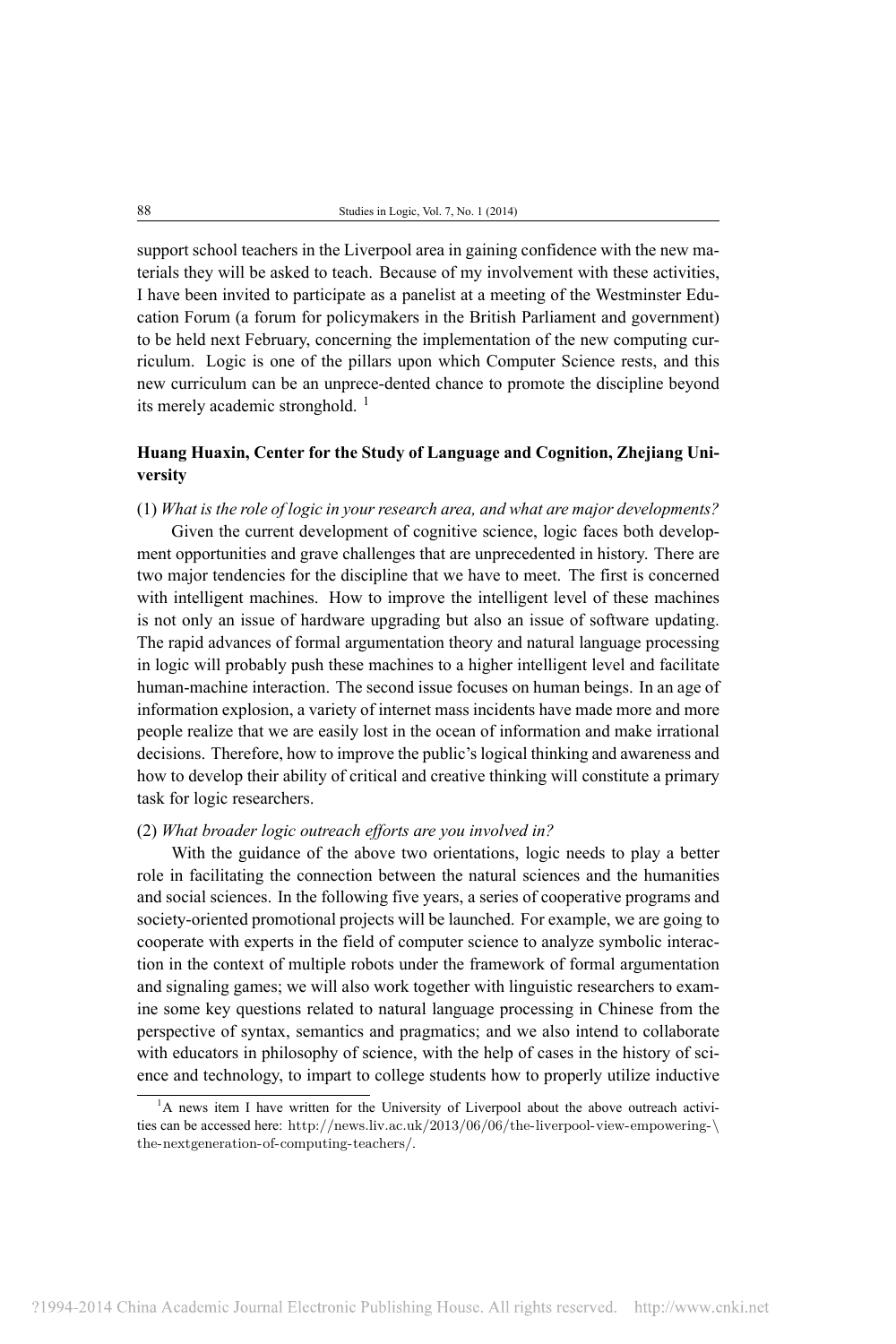reasoning, deductive reasoning or abductive reasoning when they are solving problems. Additionally, we are interested in the domain of children's education where logic teaching will be applied organically to the design of educational toys as well as to parent-child interaction. In such a new era, logic researchers need a wider vision and greater bravery to seize opportunities and confront challenges.

## **He Xiangdong, Institute for Logic and Intelligence, South West University**

(1) *What is the role of logic in your research area, and what are major developments?*

My research is mainly on inductive logic and its applications. The current trends in this area concern the following three aspects: dynamics of information in inductive reasoning, the cognitive basis of induction, and applications of inductive logic in AI. My finished key project on Contemporary Inductive Logic granted by the Chinese Ministry of Education made some important progress in this area.

## (2) *What broader logic outreach efforts are you involved in?*

Inductive logic has great value in applications. For example, data-mining systems based on fuzzy logic (a kind of inductive logic) has been established in China. This kind of system can be used in enrollment of university students in Chongqing. Cognitive psychologists in my research group revealed the cognitive mechanism of inductive reasoning in learning. Moreover, inductive reasoning is also vastly used in areas like machine learning, programming, design, information search etc.

## **Vincent Hendricks, Department of Philosophy, Copenhagen University**

## (1) *What is logic about, and what role does it play in your research?*

On the classical conception, logic is the study of valid inferences. On the modern, and interdisciplinary conception, logic is the study of correct information processing for both single agents and groups of such. From this perspective logic has a great deal to say about the structure and nature of reasoning, rationality, deliberation, decision and even action for individuals and collectives. As of late, my research and research group (of whom I would like to mention my brilliant student Rasmus K. Rendsvig in particular) has focused on how information technology—social media, blog universes, discussion forums etc.—may amplify irrational group behavior. By way of example, the term "bubble" is normally reserved for situations in finance. There are stock, real-estate and other bubbles associated with financial markets. However, one may also identify filter bubbles, opinion bubbles, political bubbles, science bubbles, social bubbles, status bubbles, fashion bubbles, art bubbles, all pushing collectives of agents in the same (often unfortunate) direction; not only buying the same stock or real estate but also thinking the same thing, holding the same opinions, appreciating the same art, "liking" the same posts on social media, purchasing the same brand names, subscribing to the same research program in science etc. Bubbles may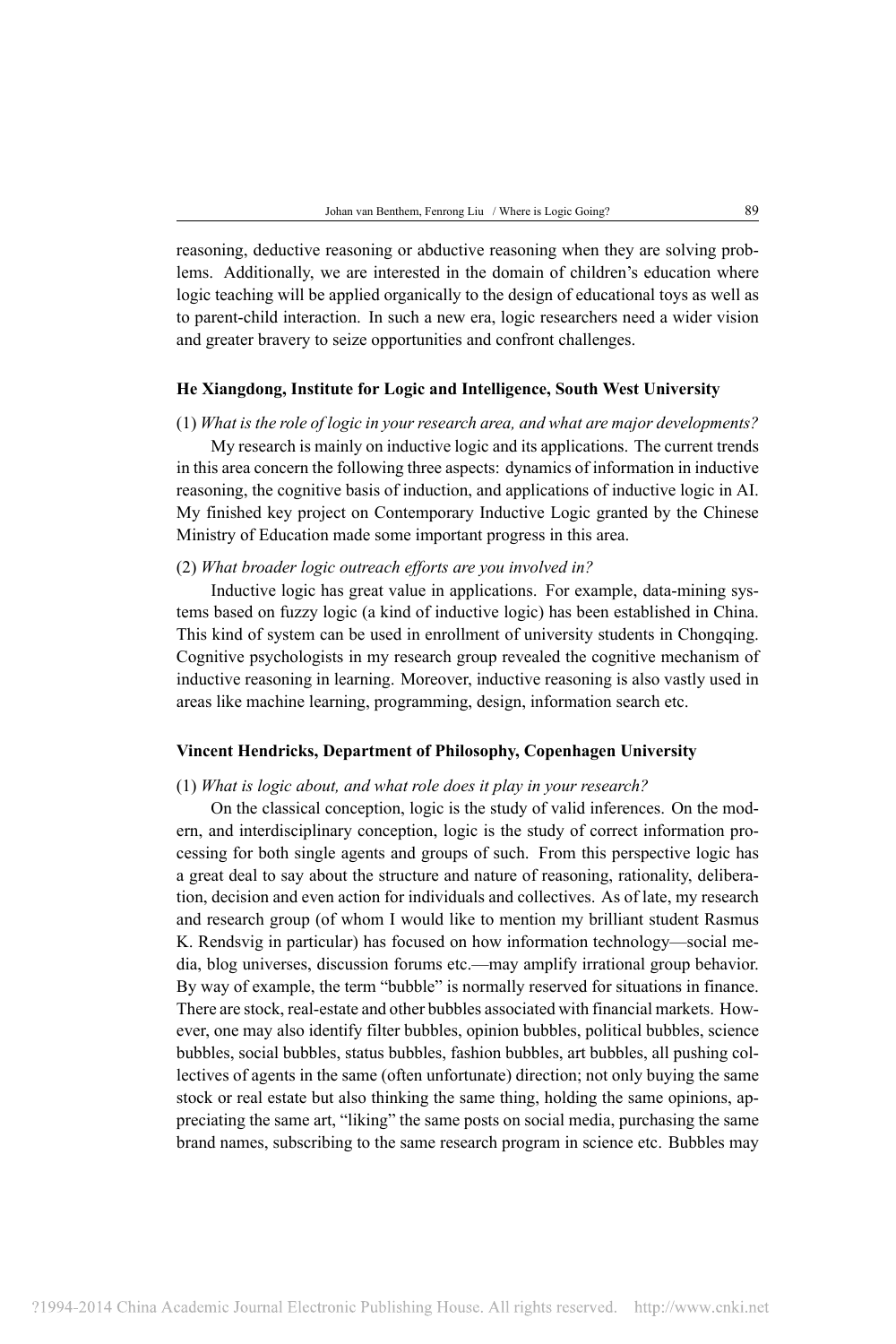thus generally refer to (often) irrational ways of aggregating collective beliefs, behavior or preferences based on what social psychologists refer to as "social proof". "Social proof" means that single agents assume beliefs, norms or actions of other agents in an attempt to reflect the correct view, stance, or behavior for a given situation. Logic is an excellent tool for uncovering the structure and dynamics of various derivatives of social proof like bystander effects, lemming effects, herding behavior, bandwagon effects etc.

#### (2) *What are the uses of logic, inside the university, but also outside in society?*

Since logic, on the modern conception again, is about correct information processing, it features prominently, either directly or indirectly, in many university disciplines. Obviously, in philosophy but also in mathematics, computer science, informatics, linguistics, cognitive science … and in disciplines often enough not associated with the application of formal methods ranging from humanity subjects like psychology, anthropology and even history, to social science, political science and economics. Logic is accordingly a thoroughly interdisciplinary field.

If you look at society, democracy and social order as giant exercises of agents coordinating and interacting, and since logic is, qua being the study of correct information processing, a tool for studying the structure and dynamic behavior of agent coordination, interaction and rationality, then logic will have a great deal to say about how we should configure, maintain and develop such cherished societal institutions. At the same time logical analysis of agent deliberation, coordination and interaction may be used to diagnose problems and warn against the pitfalls of collective rationality. This becomes ever more important in this information age where information travels faster and wider than ever and thus may influence deliberation, decision in action in ways we have never actually seen before. Realize that our experience with say, social media and the proliferation of information through such networks only dates back about 10-15 years. Information is not necessarily in and by itself a boon; it must be properly collected, formatted, handled before it becomes useful for decision and action. Thus, information may used to enlighten but may also be used to manipulate people, opinions and markets. I have a new book, Infostorms (see <www.infostorms.com>), coming out in January 2014, with my former PhD-student, Pelle G. Hansen, which elucidates how logic may be used to study all sorts of irrational group behavior in science and society and in no small measure aided by modern information technology.

## (3) *What do you see as the most exciting future developments in the field?*

This conference and its distinguished participants are a witness to both an ambition and a vision of logic as an interdisciplinary toolbox for describing, analyzing and optimizing social interaction, rationality and coordination among the members of collectives, groups or society at large. And those members would be us. Humans. It is hard to point to a more noble and exciting future for logic than that.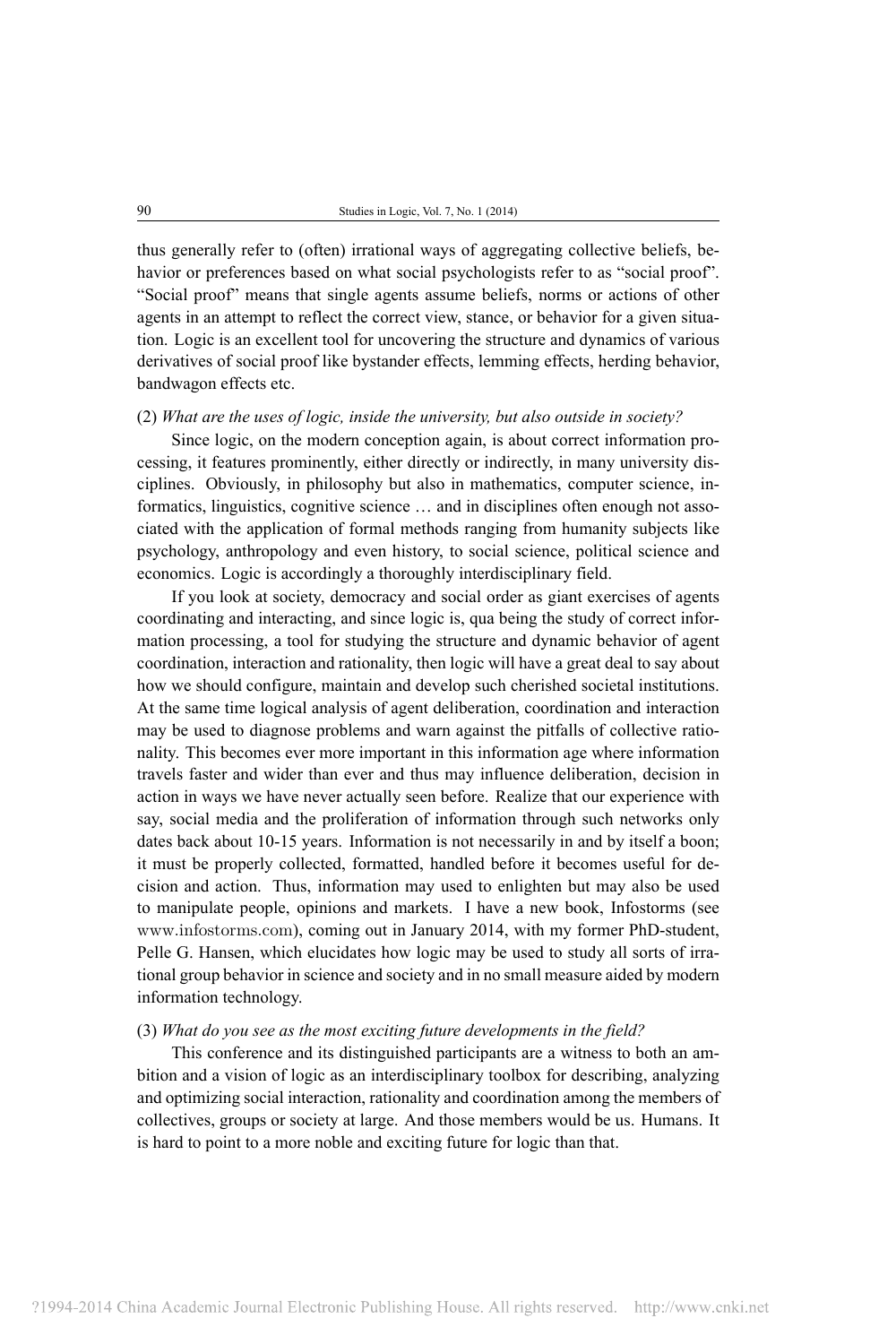## **Wesley Holliday, Department of Philosophy, UC Berkeley**

#### (1) *What is the role of logic in your research area, and what are major developments?*

My research studies knowledge, information, and other epistemic phenomena, using the mathematical methods of Epistemic Logic and the philosophical approach of Epistemology. Anyone who has tried to apply formal-logical methods to philosophical issues is probably familiar with the challenges of fostering communication between those who feel at home with formal methods and those for whom formal methods feel foreign, at least at first. This challenge may be related to a wider one, discussed by C. P. Snow in his famous 1959 lecture, "The Two Cultures," of fostering communication between mathematics and the sciences, on the one hand, and the arts and humanities, on the other hand. I hope that some of the major future developments in my area will involve "formal philosophers" appreciating the depth of traditional philosophical problems and perspectives, and "traditional philosophers" appreciating the power of formal methods to illuminate some of those problems and perspectives. Formal philosophers can help build bridges by increasing the accessibility and philosophical sensitivity of their work, and traditional philosophers can help build bridges by investing the time it takes to understand new logical tools.

## (2) *What broader logic outreach efforts are you involved in?*

At my institution, UC Berkeley, we have a large student body—over 25,000 under-graduates—and a long tradition in logic, supporting our Group in Logic and the Methodology of Science (logic.berkeley.edu) since 1957. As a result, we have the great opportunity to introduce logic to many students at different levels every year. We teach a variety of courses in logic, ranging from the classical mathematical logic sequences offered in Mathematics and Philosophy, to courses in philosophical logic, formal semantics, set theory, and more. I have the pleasure of teaching courses on modal logic and classical logic to a diverse group of students from Philosophy and other fields, ranging from English to Physics. In my view, interdisciplinary appeal should be one of the strongest selling points for logic in the modern university, a view strongly supported by our conference at Tsinghua!

## **Gerhard Jäger, Department of Linguistics, University of Tübingen**

#### *What is the role of logic in your research area, and what are major developments?*

From my perspective as a linguist, I see three major new trends in logic - conceived in the broadest sense - with immediate and significant relevance for other cognitive sciences. 1. An increasing attention to the interpersonal/social aspects of reasoning. Of course there is a long tradition in this regard, tracing back to Lorenzen's work on dialogical logic in the 1950s and Hintikka's game theoretic semantics from the 1970s onward. Still, the recent attention to games in the economist's sense, especially on epistemic game theory, adds a whole new quality to this approach. 2.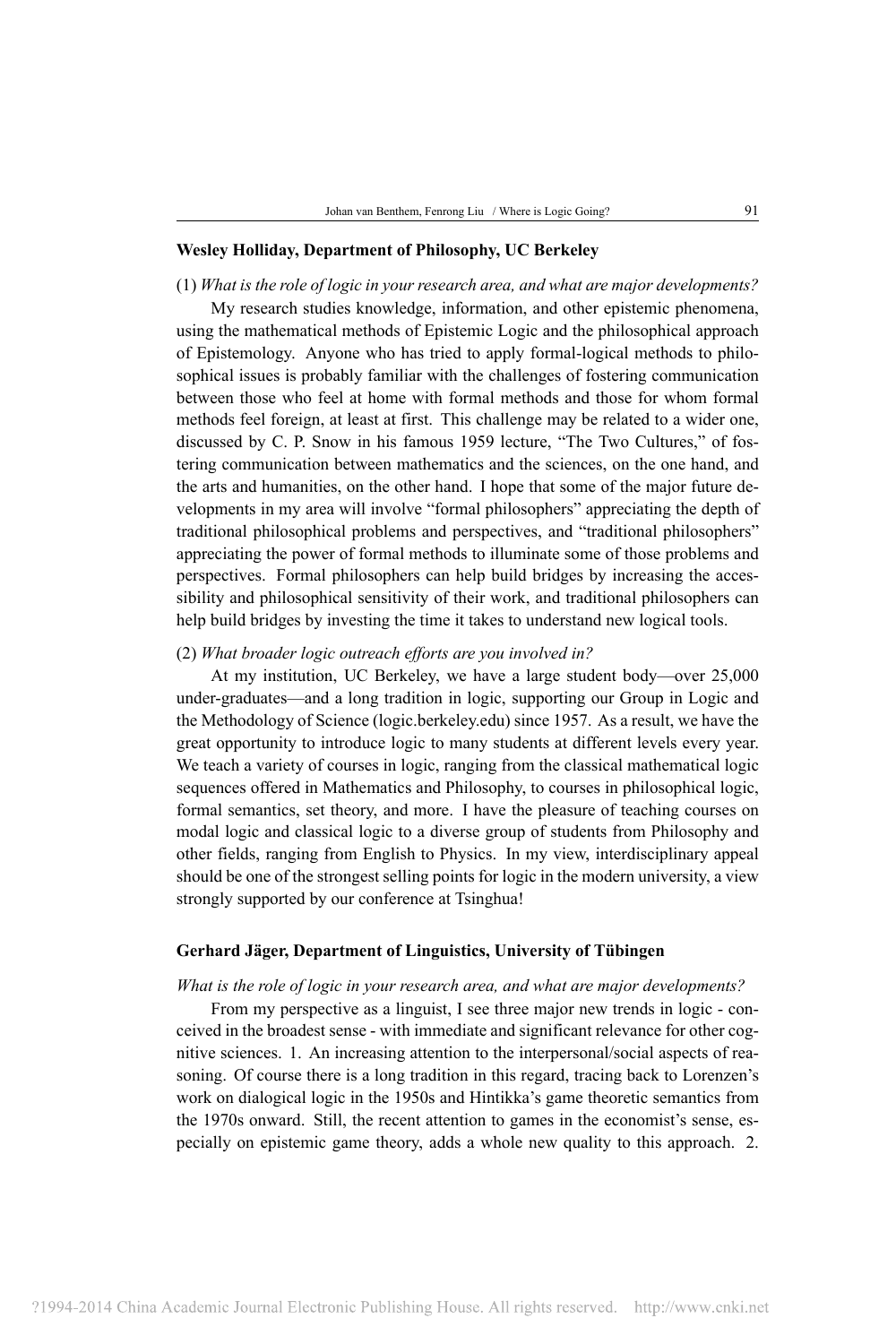The game-theoretic take on reasoning and rationality is closely connected to a new focus on learning and evolution. Real people are not the perfectly rational agents of traditional logics and classical decision theory – far from it. Recent work in evolutionary game theory and related approaches show, though, that what looks like highly rational reasoning and decision making can be causally explained as the outcome of a trial-end-error style learning process plus selection in the Darwinian sense. 3. One of the classics of modern Bayesian statistics, Jaynes' "Probability Theory: The Logic of Science" aptly made a connection between subjectivist statistics and logic. Recent advances in empiricist inference (due both to breakthroughs in the computational implementation of empirical inference patterns and in the availability of "Big Data") are a healthy challenge to deductive logic which promises to yield exciting new insights in the imminent future.

# **Hannes Leitgeb, Center for Mathematical Philosophy, Ludwig-Maximilians-Universität München**

Within philosophy, logic has always had a double role to play: on the one hand, as a tool that is to be used to improve our philosophical reasoning; on the other hand, as a part of philosophy that is concerned with topics such as consequence or truth.

This also carries over to the role of logic education within philosophy curricula: to teach our students how to think and talk straight; but also to let them participate in the fascinating developments of philosophical logic. We need to make sure that we keep the healthy balance between these two aims also in the future: to be relevant to other philosophical areas; and at the same time to value logic as a philosophical discipline in itself.

# **Christian List, Departments of Government and Philosophy, London School of Economics**

On the question regarding the relevance of logic to the social sciences, I think logic is relevant in at least two respects:

- (i) Social scientists engage in reasoning, argumentation, inference, and theory/model construction. All these activities involve logic and can benefit from an upgrade in logical techniques and sophistication.
- (ii) The "objects" of study in the social sciences, i.e., the agents involved in social phenomena, are users of logic themselves, typically of course implicitly. They, too, engage in reasoning, argumentation, inference, and so on. Logic can offer us great tools for modelling and analysing their intentional agency, rationality, and related phenomena.

In this spirit, my own work—both on judgment aggregation and on reason based choice-aims to bring together ideas from logic and ideas from rational and social choice theory.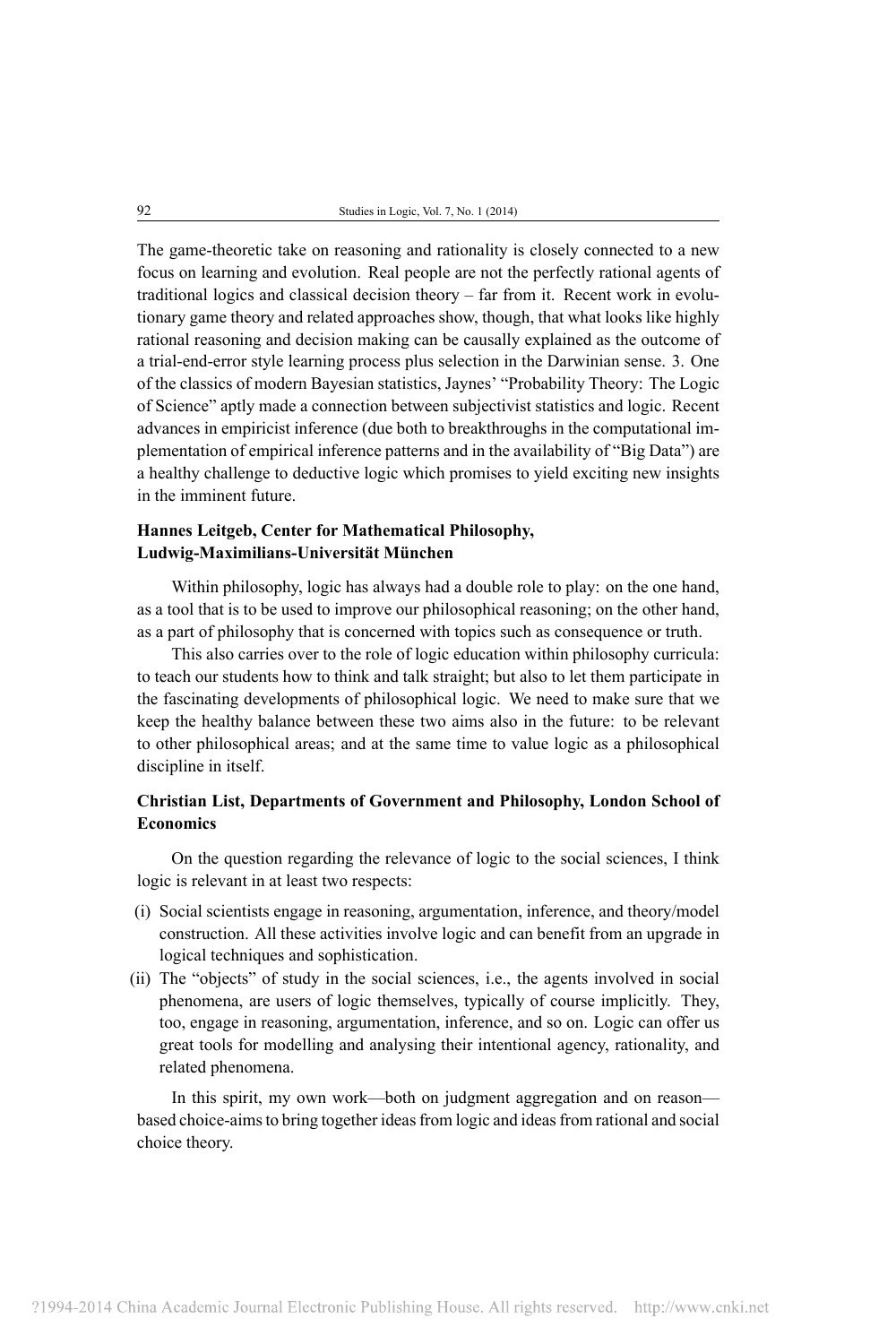## **Hiroakira Ono, Japan Advanced Institute of Science and Technology**

#### (1) *What is the role of logic in your research area, and what are major developments?*

In the last 20 years, people started to see topics with a broader view and to try to understand them in a unified way. In my research area, this has caused substantial collaborations with algebraists and topologists. It is surprising for me to see, for instance, that algebraists sometimes discuss cut elimination theorems.

## (2) *What broader logic outreach efforts are you involved in?*

These years, I have been working as an academic advisor of the project called "Alliance for Breakthrough between Mathematics and Sciences", which is financed by the Japan Science and Technology Agency, a major funding agency in Japan. This is the first big project on mathematics in Japan ([http://www.jst.go.jp/crest/math/](http://www.jst.go.jp/crest/math/en/index.html) [en/index.html](http://www.jst.go.jp/crest/math/en/index.html)). The perspective of the project is as follows. "It is designed in particular for research by mathematical scientists that is motivated by social needs, conducted in cooperation with scientists in non-mathematical fields, and that is expected to make a scientific breakthrough. It may be viewed as attempting to integrate the rationalism of Descartes and the empiricism of Bacon in the 21st century. The program will cover studies of mathematical problems in diverse fields of science: materials science, life science, environmental science, information science, telecommunication science, financial engineering, etc. Research activities in other fields will also be within the scope of the program if those activities propose new research topics arising from social needs, and explore mathematical approaches to those topics. Priority will be given to research that develops new mathematical ideas through the study of natural or social phenomena in a field of science while applying existing mathematical methods to that study. The program therefore emphasizes research which contributes to the integration of mathematical and experimental sciences. "

I think that the project has been quite successful and has made a contribution to a change of attitudes of mathematicians in Japan toward other sciences and also to society in general.

## **Ramaswamy Ramanujam, Institute of Mathematical Sciences, Chennai**

The agenda of logic needs to be broadened to include methods that are termed classically as "analysis", so that not only the logical foundations but also methodological issues in the natural sciences can be given a logical basis.

## (1) *What is the role of logic in your research area, and what are major developments?*

Logic has tremendous applications in computer science, has been remarkably successful in hardware and software verification, in security policies and protocols, and in database systems. The very popular database query language SQL is first-order logic.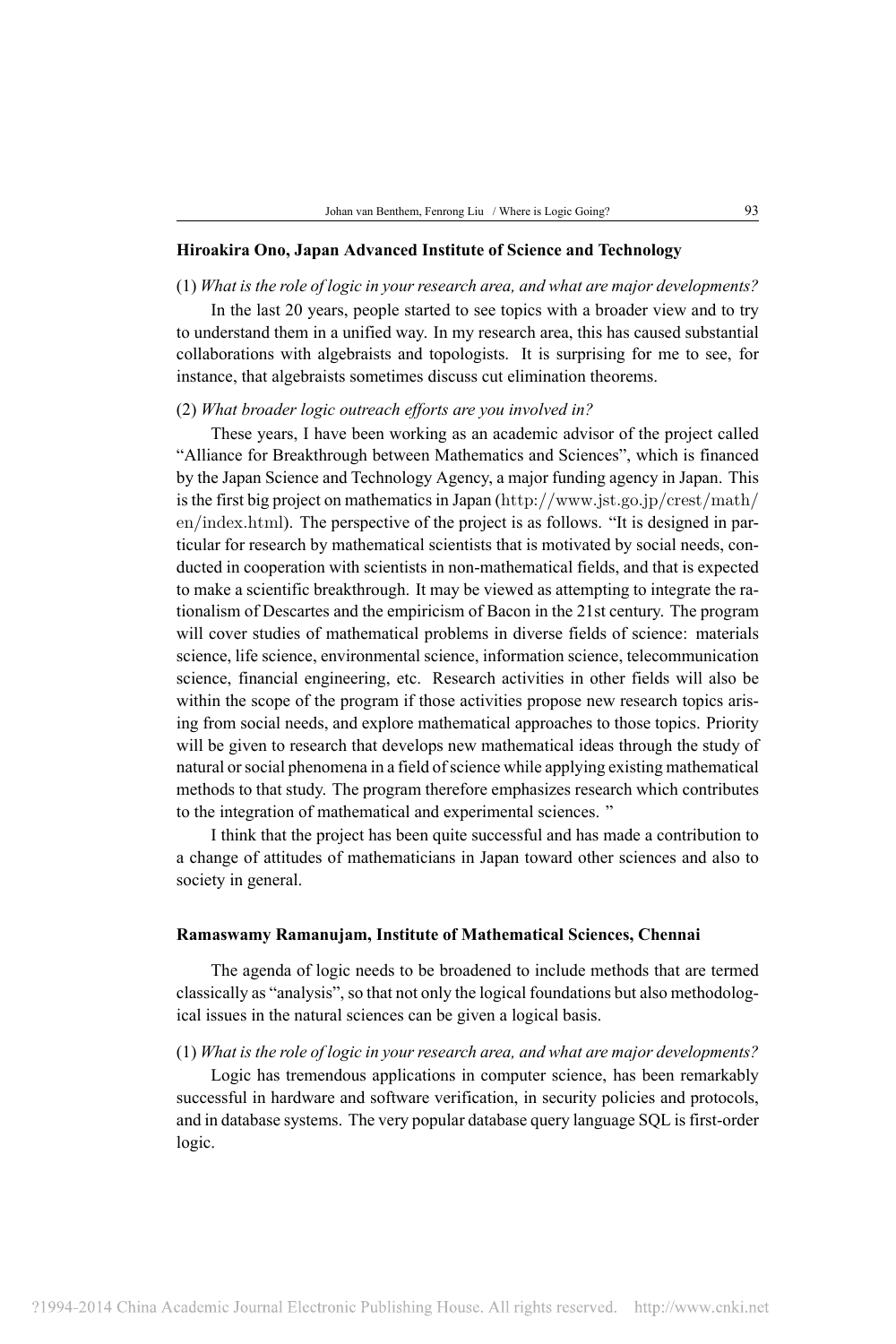## (2) *What broader logic outreach efforts are you involved in?*

The work on large games that I have been involved in, with some colleagues, addresses social situations such as the effects of imitation on herd behaviour, which some biologists have pointed out as having parallels in animal behaviour. Similarly work on games where players' choices change during play have led to some applications in social infrastructure.

A separate line of work has been in school education, where I have been involved in mathematics curriculum design: one important element has been incorporating formal logic, patterns of reasoning and types of proofs in the Indian national higher secondary mathematics curriculum. I have also been involved in mathematics workshops for high school teachers where logic is one main component. Current work includes a formulation of a logic component for inclusion in the teacher education curriculum, as a part of mathematics pedagogy.

## **Jeremy Seligman, Department of Philosophy, The University of Auckland**

I am sure I share with many of the conference participants a sense of excitement that logic can have some creative interaction with the social sciences. In my own work on logics of social networks, I am increasingly aware of social phenomena that call out for logical analysis. Examples that have received recent attention include peer pressure, the way in which social structures mediate the transmission of opinion, pluralistic ignorance (when every member of a group does not know something but believes that every other member knows it) and information cascades (when the mechanism of transmission of opinion blocks a group from combining their opinions in an effective way). Our evolving understanding of the two-way relationship between game theory and logic also promises to be a valuable tool in thinking about social networks, which are already studied by economists and social psychologists using the concepts and central theorems of game theory.

For the past thirty years or so, logicians have been moving away from the traditional area of application in mathematics, through computer science, to a range of interesting new topics. And yet logic education lacks behind to a great degree. Within many universities, logic is still regarded as either a small component of theoretical computer science, a specific topic in mathematics or minority interest, or a rather boring and not really necessary service course in philosophy. Although there are many examples of contributions of logical analysis to philosophy at the highest levels, only the most ambitious philosophy programmes insist on training their students even to be able to read and understand this work. In my view, the greatest challenge for contemporary logicians working on new areas of application is to find a way to convey their excitement to students at every level, to show the value and fascination of examining a diverse range of problems through the clear lens of logical formalism.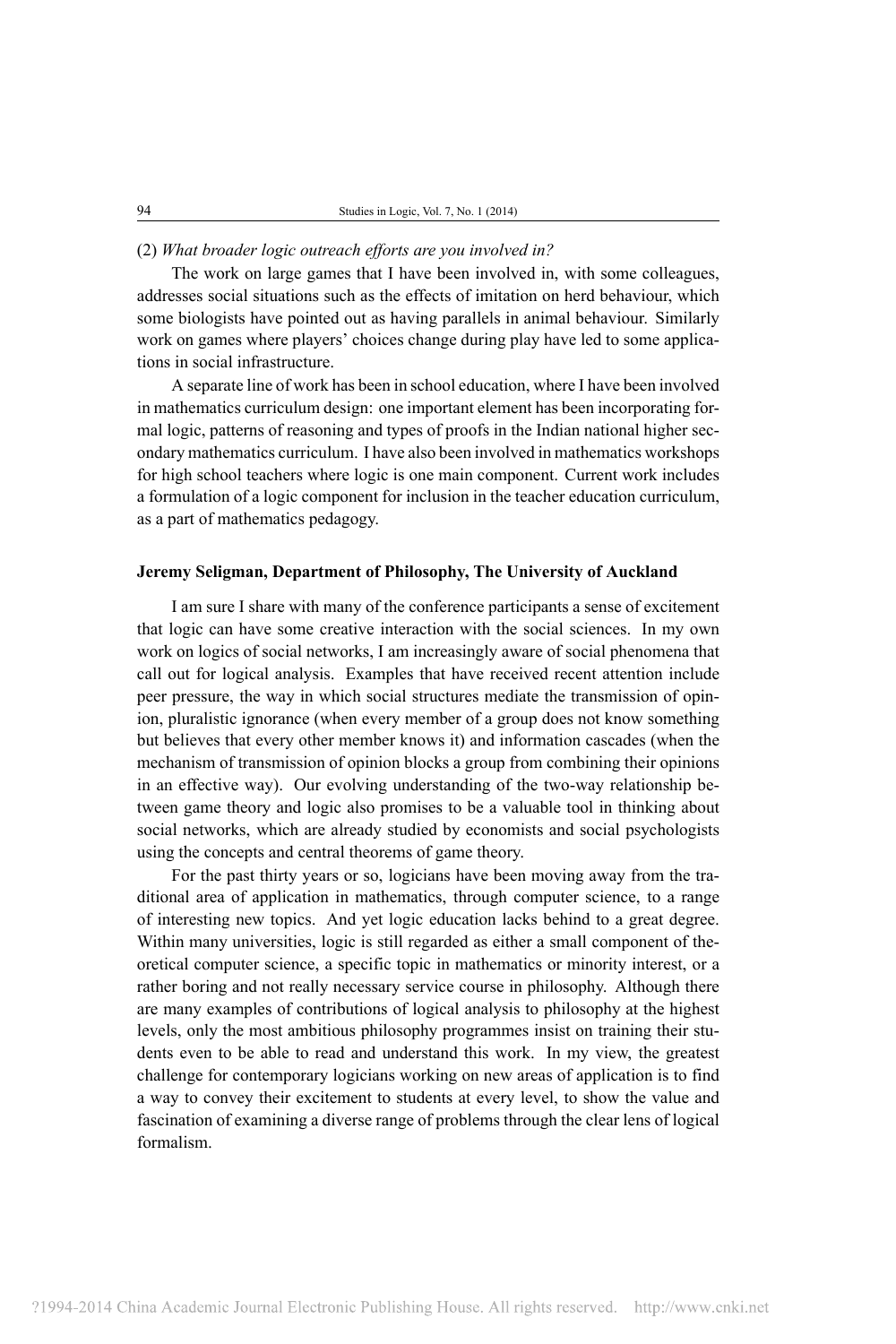# **Su Kaile, Department of Computer Science, Griffith University and Peking University**

## (1) *What is the role of logic in your research area, and what are major developments?*

My research area is the field of model checking. Given a model of a computational system and a specification (usually in temporal logic), the model checking problem refers to checking whether this model meets the given specification. One major development in the field of model checking is symbolic model checking, that is, using symbolic techniques such as SAT (Satisfiability) and BDD (Binary Decision Diagrams) for overcoming the major so-called 'state explosion problem' in model checking.

## (2) *What broader logic outreach efforts are you involved in?*

Our current outreach effort is model checking epistemic logic, i.e., checking whether a model of a multi-agent system (such as a game) meets stated specifications concerning also epistemic properties pertaining to agents' information. In doing so, we also study and improve symbolic techniques like SAT and BDD.

#### **Paolo Turrini, Department of Computer Science, Imperial College, London**

What logicians should do if they do not want to be useful for other disciplines that study human reasoning is:

- (i) To keep the reasoning structure implicit in their languages, as happens for instance with various logics for strategic ability, which never really show how strategic reasoning actually develops: "If my opponent cooperates, I had better defect. If he defects, I had better defect. Therefore, I had better defect. " This is an inference!
- (ii) Not to read literature in psychology, experimental economics, etc., and still aim at building formal theories of beliefs, preferences and so forth. Realistic properties of reasoning (human or not) should be investigated in logic, even if complex.

Logic is the science of reasoning. The kind of reasoning studied in psychology and economics is something that logic should study. And it should study it explicitly, both in its outcome and in its process, in a complex enough way to be of interest for the more applied sciences.

#### **Moshe Vardi, Department of Computer Science, Rice University**

#### (1) *What is logic about, and what role does it play in your research?*

During the past fifty years there has been extensive, continuous, and growing interaction between logic and computer science. In many respects, logic provides computer science with both a unifying foundational framework and a tool for modeling computational systems. In fact, logic has been called "the calculus of computer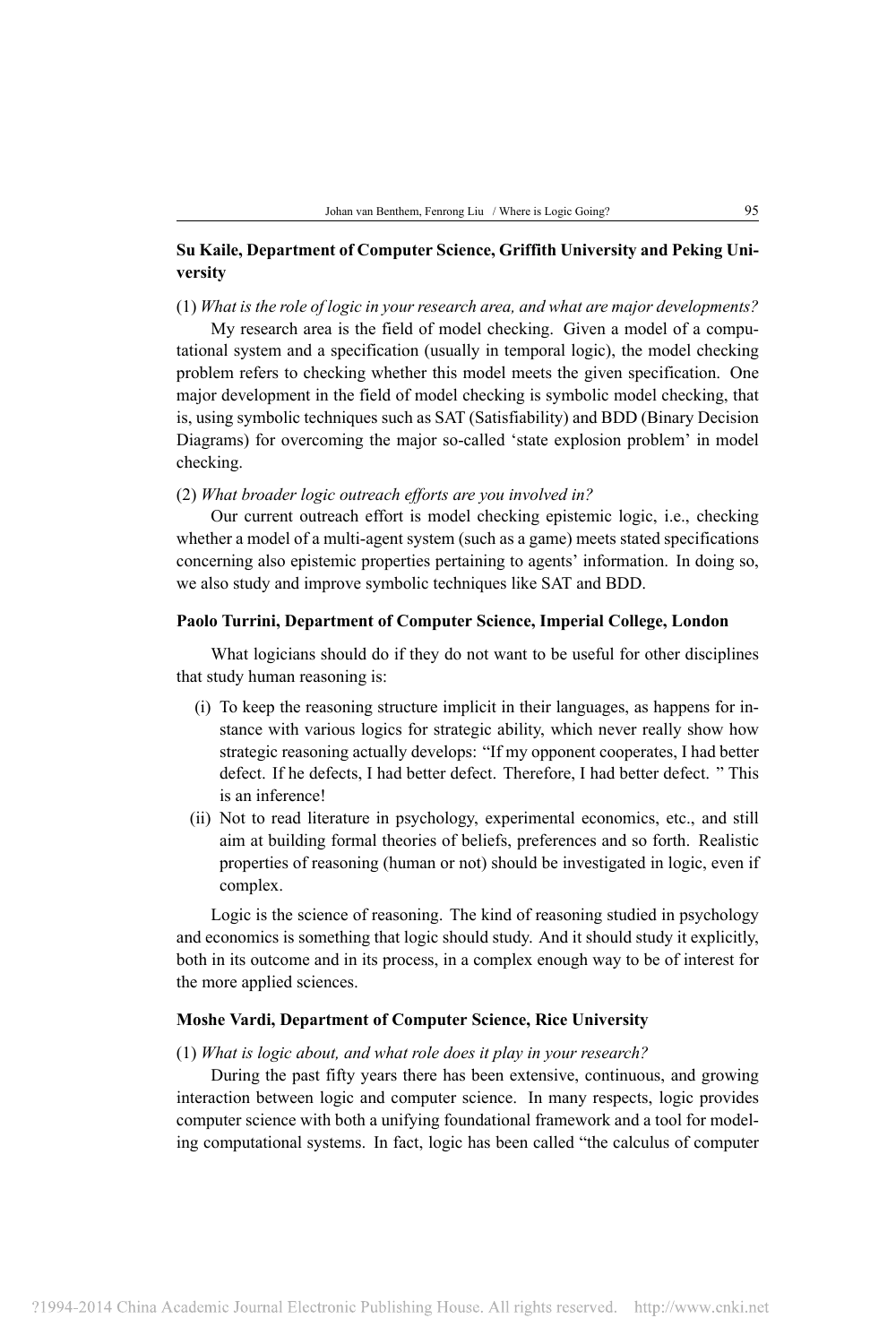science". The argument is that logic plays a fundamental role in computer science, similar to that played by calculus in the physical sciences and traditional engineering disciplines.

(2) *What are the uses of logic, inside the university, but also outside in society?*

Indeed, logic plays an important role in areas of computer science as disparate as machine architecture, computer-aided design, programming languages, databases, artificial intelligence, algorithms, and computability and complexity.

## (3) *What do you see as the most exciting future developments in the field?*

One of the most fundamental challenges of computer science is to bridge the gap between people and computers. People communicate best in high-level languages. Computers ultimately execute only low-level programs. Thus, we need a bridge between high-level and low-level languages. Logic offers such a bridge. The most exciting development is the attempt to be able to communicate with computers in languages that are much more high level than today's programming languages.

#### **Dag Westerståhl, Department of Philosophy, Stockholm University**

In the study of how people communicate via language, the use of logic is by now a commonplace. But although the roots go back to Aristotle, it is only with the most recent advances that science is beginning to shed some real light on the extremely complex, yet seemingly effortless, process by which *my* thoughts or desires, through the media of sound or writing, result in appropriate responses and perhaps action on your side. Logic plays an important role here (as do linguistics, computer science, psychology, and neuroscience), in particular for efficient representation of the content of thoughts and the mechanisms of human information processing. To a logician interested in language, these are exciting times. Logic is a toolbox as well as a means of making ideas clearer, and even discovering new ones. The purpose of logic teaching is not to describe these tools but to enable the student to use them. In logic, teaching is never far from research, as witnessed by the many LLC—logic, language and computation—summer schools and the like now taking place across the world, where students as well as researchers participate. I have recently been involved in several such schools in China, where the demand for logic teaching is growing and the enthusiasm of the students is truly inspiring.

# **Xiong Minghui, Institute for Logic and Cognition, Sun Yat-sen University, Guangzhou**

As Rescher has said, a legal trial is not concerned with the "real truth for the matter"—else why have categories of "inadmissible" evidence?—but for making a legally proper case (*Dialectics*, 1977). Legal logic refers to the logic for legal argumentation, which should be the reasonable warrant for judges and attorneys to make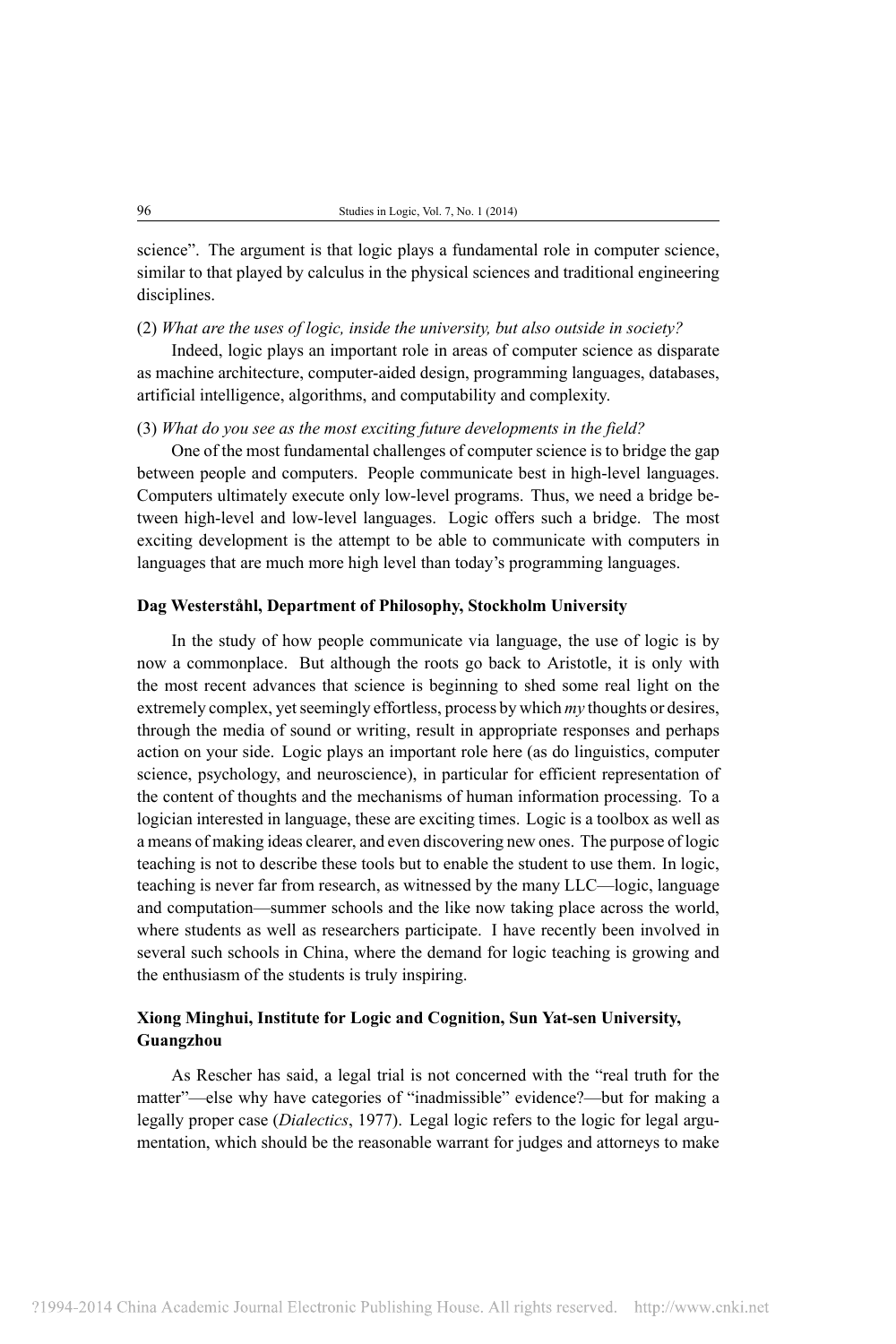a legally correct decision. Its task is to distinguish good legal arguments from bad ones. And its aim is to help a judge to make a reasonable and just judicial decision in court, an attorney to engage reasonably in a lawsuit, or a knowledge engineer to model legal argumentation.

When I say to somebody my research area is legal logic, I am normally asked to answer the following question: How do you evaluate Jr. Holmes' well-known saying that "the life of the law has not been logic; it has been experience" (*The Common Law*, 1881). Some people indeed misunderstand Holmes' expression as rejecting logic in the law. But if we check his subsequent paper *The path of the law* (Jr. Holmes, 1897), it is not difficult to find formulations such as "the training of lawyers was indeed a training in logic" and "the language of judicial decision was mainly the language of logic." Obviously Holmes did not reject logic in the law but wanted to show how it is misused and misconceived by lawyers. In his own words, the fallacy to which he refers is the notion that the only force at work in the development of the law is logic.

With the development of artificial intelligence, nowadays legal logic must be geared to the need of two "brains"—human brains and robot brains—as well as logic. For legal logic, the human brain facing it is that of a judge or an attorney while the robot brain is that of a computer. It is the former that leads legal logic to an informal perspective and the latter that pushes legal logic into formalizing legal argumentation. Throughout history, the study of legal logic has been typically based on mainstream logic(s) at the time, therefore a logical tool for legal argumentation always varies from time to time.

#### **Ye Feng, Department of Philosophy, Capital Normal University**

My research area is philosophy of mathematics, which is very closely connected with logic. In the past couple of decades, the most significant developments in logic closely related to philosophy of mathematics are perhaps the following two. First, W. H. Woodin and some other set theorists tried to realize Gödel's program of extending ZFC to settle ordinary mathematical problems, including the Continuum Hypothesis and perhaps even all 'natural' mathematical problems in some appropriate sense. Second, in a program called 'reverse mathematics', H. Friedman, S. Simpson, and other logicians explored the exact mathematical axioms required to prove a specific ordinary mathematical theorem (that is, instead of deriving theorems from the axioms, they reverse the process). Besides, a new direction in philosophy of mathematics, the new Fregean approaches to foundations of arithmetic and analysis, heavily rely on logical technical results about subsystems of second order arithmetic and systems of arithmetic and analysis based on non-classical logics. Personally, I am involved in developing a very weak and strictly finitistic mathematical system as a tool for explaining the applicability of classical mathematics to this finite physical world.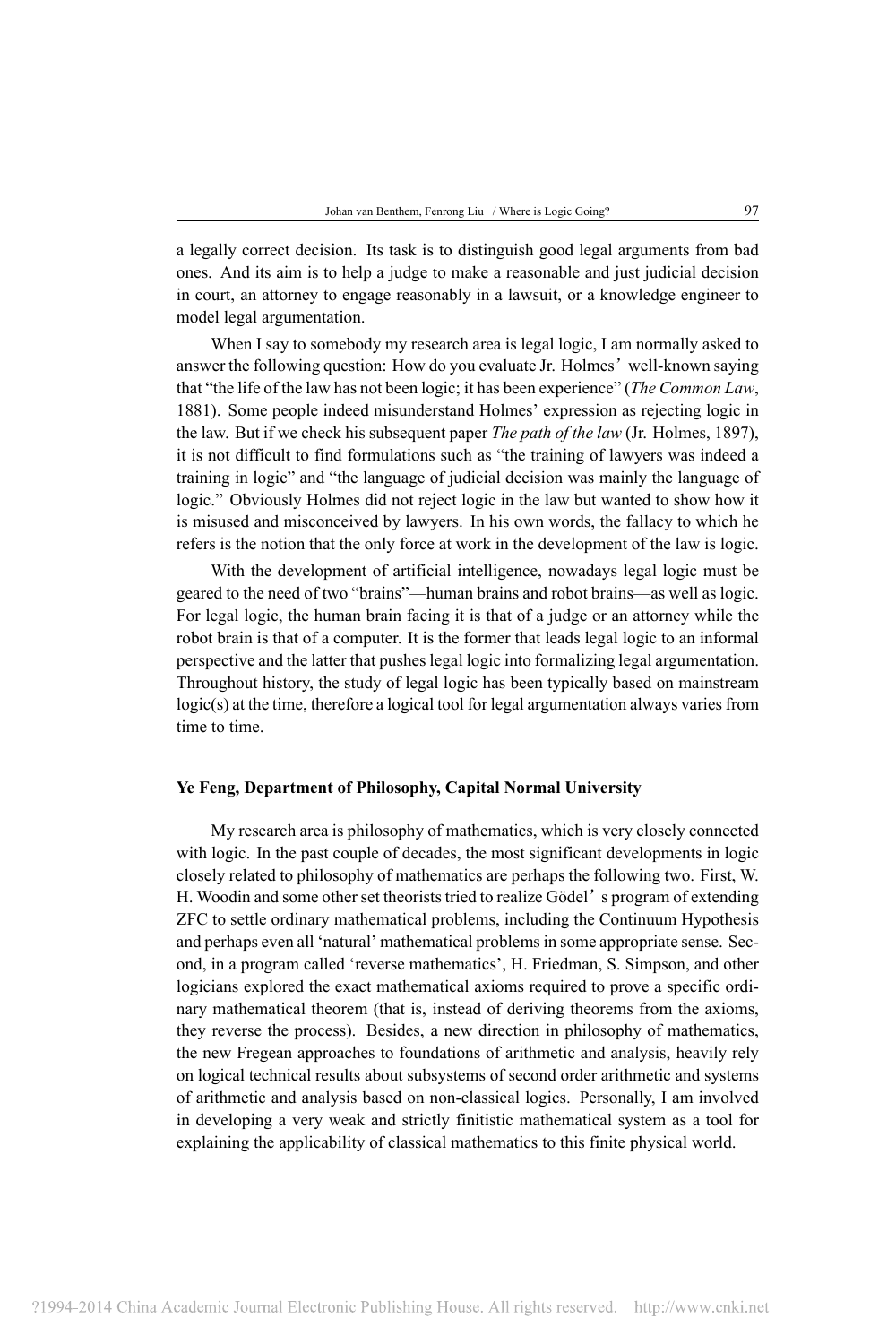## **Zhou Beihai, Department of Philosophy, Peking University**

Cognitive science is emerging today. It is a family of many subjects, including psychology, brain sciences, linguistics, computer science, philosophy of science, and logic. Around cognition, there has been new development in linguistics and computer science. For instance, cognitive linguistics started from the 1980s. In computer science, in particular, in AI, we have seen AGI (artificial general intelligence). Logic traditionally has close connections with linguistics and computer science; however, it has not been as active as those two fields. Though there has been epistemic logic since the 1960s, there is no cognitive logic yet. People suspect whether there will be something called cognitive logic at all. Cognitive linguistics has not caught much attention from the community of logicians. In current interdisciplinary studies, there is no influential work concerning cognitive linguistics. One of the founders of cognitive linguistics, George Lakoff once concluded that "Formal logic has no resources for characterizing any of the aspects of human concepts and human reason discussed so far in this book. The reason is that formal logic is disembodied, literal, nonimagistic, and nonmetaphorical" (Lakoff and Johnson, *Philosophy in The Flesh: the Embodied Mind and its Challenge to Western Thought*. Basic Books, 1999, pp. 128). I agree with many of his ideas on cognitive linguistics, but do not agree on this opinion. In my view, logic can play a critical role in the study of cognition, for instance, to establish a formal theory of concepts based on logic, in order to get a formal characterization of metaphor. I believe that introducing cognition will bring new concepts and vitality to the studies of natural language.

## **Zou Chongli, Department of Philosophy, Chinese Academy of Social Sciences**

I do interdisciplinary research on logic, language and computation. We have achieved some preliminary results, involving the following ideas:

- (i) According to Fillmore's Case Grammar in which verbal-head has been emphasized, a new kind of categorical type logic has been established based on polychotomy (a method of syntactic analysis), that can be used to analyze ditransitive sentences and multiple prepositional phrases.
- (ii) We intend to adopt Morrill's discontinuous Lambek Calculus to deal with multiple quantified expressions in natural language, and even improve Morrill's discontinuous categorical logic.
- (iii) We have thought about extensions of the categorical symmetry logic which was investigated by Moortgat and his disciples. If the so-called "product" operator means "concatenation" in categorial grammar, we can create a "nonconcatenation" operator that can explain asymmetry phenomena in Chinese.

In the field of computational linguistics, the logical approach is not in a dominant position like the statistical approach. Although there are plenty of irregularities